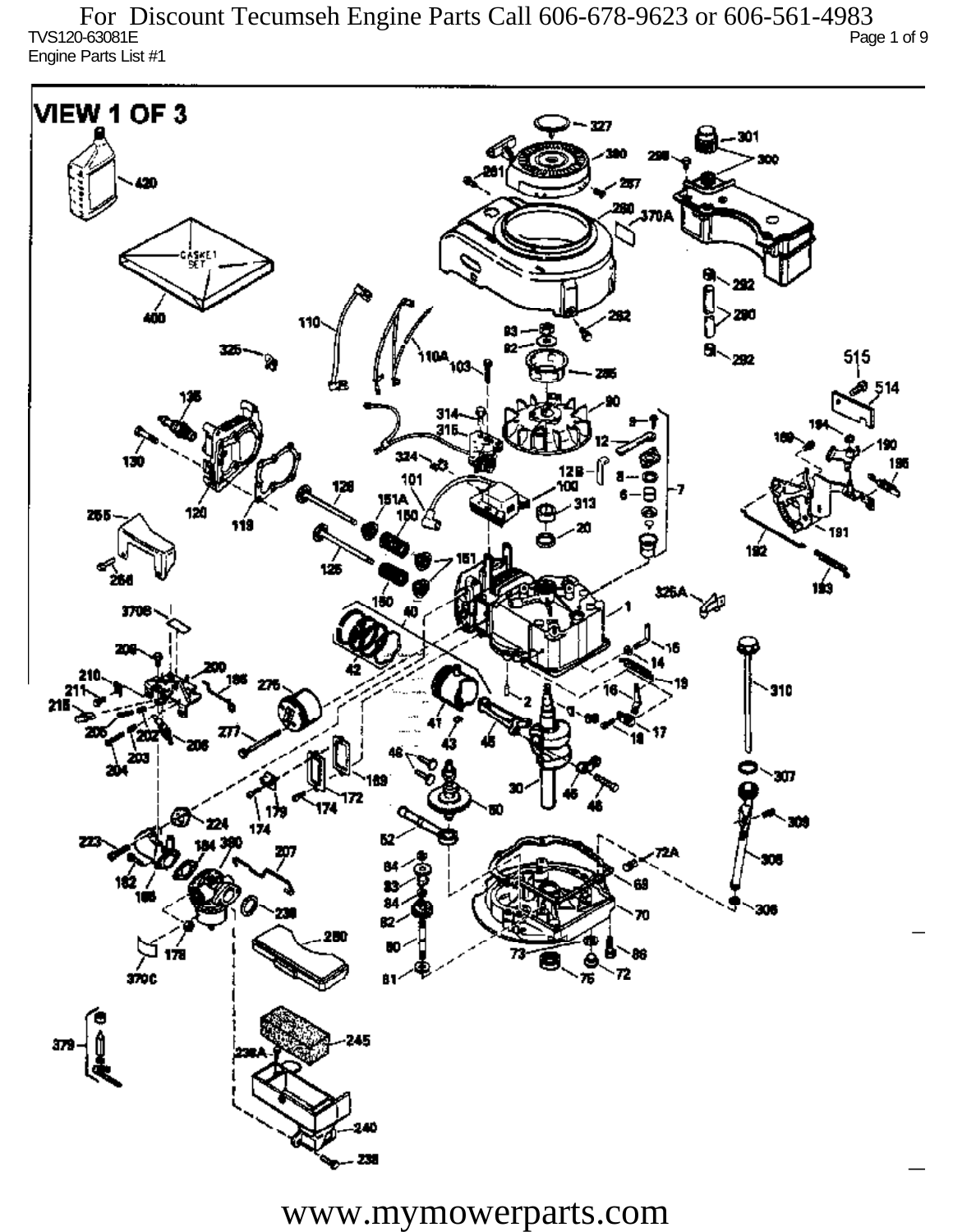| Ref # Part Number | Qty Description                                              |
|-------------------|--------------------------------------------------------------|
| 1 33968B          | Cylinder (Incl. 2 & 20) (2-13/16")                           |
| 2 26727           | Pin, Dowel                                                   |
| 6 33734           | Element, Breather                                            |
| 7 34214A          | Breather Ass'y. (Incl. 6, 8, 9, 12, & 12A)                   |
| 8 33735           | * Gasket, Breather                                           |
| 9 30200           | Screw, 10-24 x 9/16"                                         |
| 12 33886          | Tube, Breather                                               |
| 14 28277          | Washer, Flat                                                 |
| 15 30589          | Rod, Governor (Incl. 14)                                     |
| 16 31383A         | Lever, Governor                                              |
| 17 31335          | Clamp, Governor lever                                        |
| 18 650548         | Screw, 8-32 x 5/16"                                          |
| 19 33578          | Spring, Governor                                             |
| 20 32600          | Seal, Oil                                                    |
| 30 34570A         | Crankshaft                                                   |
| 32 32323          | Washer, Thrust NOTE: This thrust washer maynot be            |
|                   | required if a new crankshafthas been installed. Check the    |
|                   | proper Mechanic's Handbook for acceptable end play. Use      |
|                   | this .010" thrust washer if excess end play is measured.     |
|                   |                                                              |
| 40 34535          | Piston, Pin & Ring Set (Std.) (2-13/1 6")                    |
| 40 34536          | Piston, Pin & Ring Set (.010" OS)                            |
| 40 34537          | Piston, Pin & Ring Set (.020" OS)                            |
| 41 33562B         | Piston & Pin Ass'y (Incl. 43) (Std.) (2 -13/16")             |
| 41 33563B         | Piston & Pin Ass'y. (Incl. 43) (.010" OS)                    |
| 41 33564B         | Piston & Pin Ass'y. (Incl. 43) (.020" OS)                    |
| 42 33567          | Ring Set (Std.) (2-13/16" Bore)                              |
| 42 33568          | Ring Set (.010" OS)                                          |
| 42 33569          | Ring Set (.020" OS)                                          |
| 43 20381          | Ring, Piston pin retaining                                   |
| 45 32875          | Rod Assy., Connecting (Incl. 46)                             |
| 46 32610A         | Bolt, Connecting rod                                         |
| 48 27241          | Lifter, Valve                                                |
| 50 33553          | Camshaft (MCR)                                               |
| 52 29914          | Oil Pump Assy.                                               |
| 69 35261          | * Gasket, Mounting flange                                    |
| 70 34311C         | Flange Ass'y. (Incl. 72, 72A, 73, 75 & 80)                   |
| 72 30572          | Plug, Oil drain (Incl. 73)                                   |
| 73 28833          | * Drain Plug Gasket (Not reg. W/plastic plug)                |
| 75 27897          | Seal, Oil                                                    |
| 80 30 574         | Shaft, Governor                                              |
| 81 30590A         | Washer, Flat                                                 |
| 82 30591          | Gear Assy., Governor (Incl. 81)                              |
| 83 30588A         | Spool, Governor                                              |
| 84 29193          | Ring, Retaining                                              |
| 86 650488         | Screw, 1/4-20 x 1-1/4"                                       |
| 89 611004         | <b>Flywheel Key</b>                                          |
| 90 611046A        | Flywheel                                                     |
| 92 650815         | Washer, Belleville                                           |
| 93 650816         | Nut, Flywheel                                                |
| 100 34443A        | Solid State Ignition                                         |
| 100 730207        |                                                              |
|                   | Magneto-to-Solid State Conv. Kit (Includes solid state       |
|                   | module, solid state flywheel key, and instructions.) (Use as |
|                   | required on external ignition engines only.)                 |
| 101 610118        | Cover, Spark plug (Use as required)                          |
| 103 650814        | Screw, Torx T-15, 10-24 x 1"                                 |
| 110 35182         | Ground Wire                                                  |
| 118 730194        | Rope Guide Kit (Use as required)                             |
|                   | www.mymowerparts.com                                         |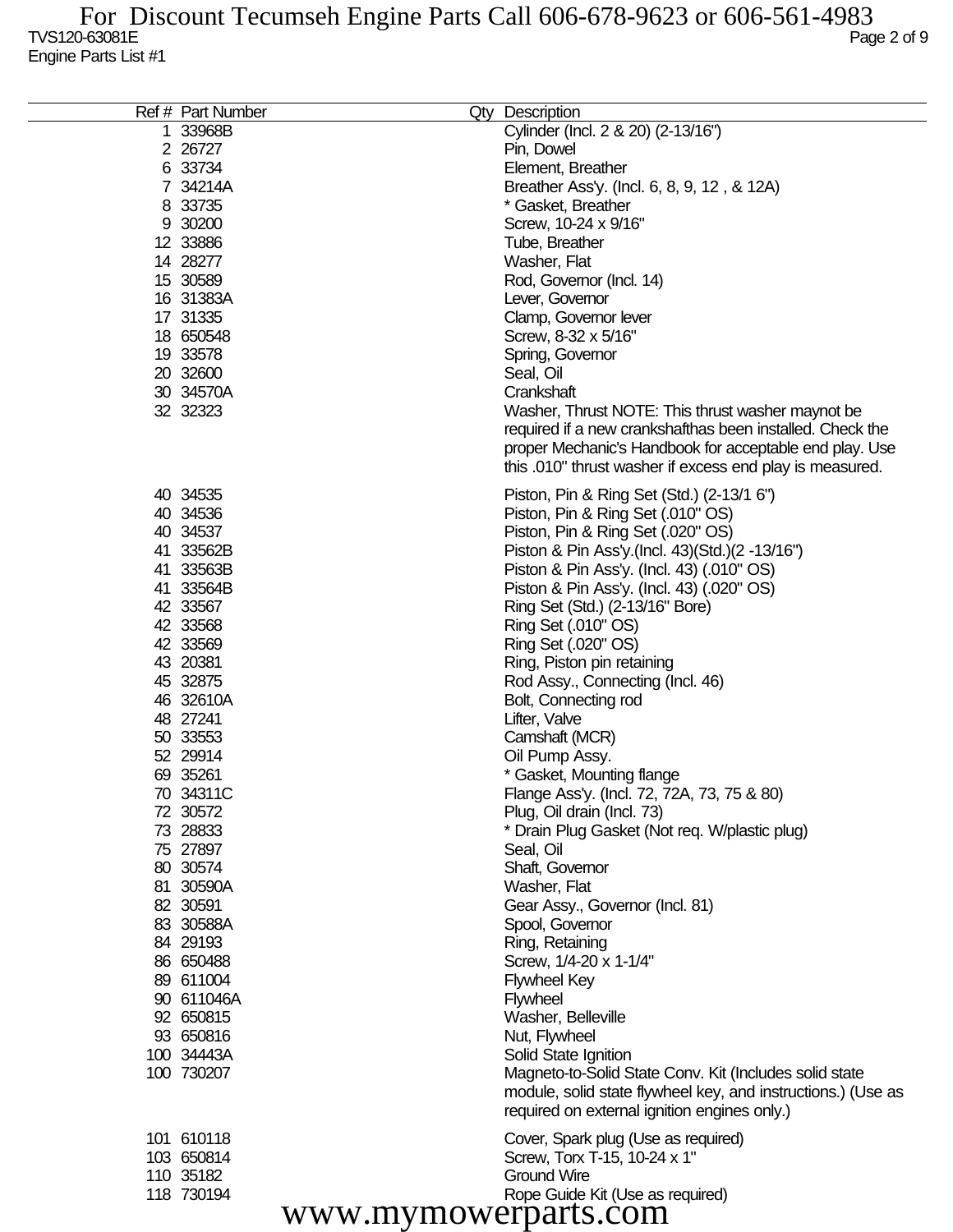| Ref # Part Number    |  | Qty Description                                           |  |  |
|----------------------|--|-----------------------------------------------------------|--|--|
| 119 33554A           |  | * Gasket, Head                                            |  |  |
| 120 34342            |  | Head, Cylinder                                            |  |  |
| 125 29314B           |  | Intake Valve (Std.) (Incl. 151) (Conventional Ports)      |  |  |
| 125 29315C           |  | Intake Valve (1/32" OS) (Incl. 151) (Conventional Ports)  |  |  |
| 125 29313C           |  | Exhaust Valve (Std.) (Incl. 151) (Inverted Ports)         |  |  |
| 126 29313C           |  | Exhaust Valve (Std.) (Incl. 151) (Conventional Ports)     |  |  |
| 126 29315C           |  | Exhaust Valve (1/32" OS) (Incl. 151) (Conventional Ports) |  |  |
| 126 34776            |  | Exhaust Valve (Std.) (Incl. 151) (Conventional Ports)     |  |  |
| 126 32644A           |  | Intake Valve (Incl. 151) (Inverted Po rts)                |  |  |
| 130 6021A            |  | Screw, 5/16-18 x 1-1/2" (Use as requi red)                |  |  |
| 130 650697A          |  | Screw, 5/16-18 x 2-1/2" (Use as requi red)                |  |  |
| 135 35395            |  | Resistor Spark Plug (RJ19LM)                              |  |  |
| 150 31672            |  | Spring, Valve                                             |  |  |
| 151 31673            |  | Cap, Lower valve spring                                   |  |  |
| 167 650688           |  | Screw, 10-32 x 1" (Drilled thru)                          |  |  |
| 168 32924            |  | Spring, Speed adjusting screw                             |  |  |
| 169 27234A           |  | Gasket, Valve spring box cover                            |  |  |
| 172 32755            |  | Cover, Valve spring box                                   |  |  |
| 174 650128           |  | Screw, 10-24 x 1/2"                                       |  |  |
| 178 29752            |  | Nut & Lockwasher, 1/4-28                                  |  |  |
| 182 6201             |  | Screw, 1/4-28 x 7/8"                                      |  |  |
| 184 26756            |  | * Gasket, Carburetor                                      |  |  |
| 186 34358            |  | Link, Governor spring                                     |  |  |
| 200 33155A           |  | Control Bracket (Incl. 206)                               |  |  |
| 201 33150            |  | Bracket, Over-ride                                        |  |  |
| 206 610973           |  | Terminal (Use as required)                                |  |  |
| 207 34336            |  | Link, Throttle                                            |  |  |
| 209 30200            |  | Screw, 10-24 x 9/16"                                      |  |  |
| 210 27793            |  | Clip, Conduit                                             |  |  |
| 211 28942            |  | Screw, 10-32 x 3/8"                                       |  |  |
| 223 650451           |  | Screw, 1/4-20 x 1"                                        |  |  |
| 224 34690A           |  | * Gasket, Intake pipe                                     |  |  |
| 225 35043            |  | Tube, Carburetor                                          |  |  |
| 227 35917            |  | Elbow Assy., Air cleaner (Incl. 243)                      |  |  |
| 228 650826           |  | Stud, threaded both ends, 1/4-20 x 6. 20                  |  |  |
| 229 650825           |  | Nut & Lockwasher, 1/4-20                                  |  |  |
| 232                  |  | Pop Rivet (1/8" dia.) (Purchase local ly)                 |  |  |
| 233 34699            |  | Bracket, Air cleaner                                      |  |  |
| 235 35533            |  | Fitting, Air cleaner elbow                                |  |  |
| 239A 35815           |  | Gasket, Air cleaner                                       |  |  |
| 245E 34782           |  | Filter, Air cleaner (Incl. 229)                           |  |  |
| 246E 35435           |  | Filter, Pre-air (Use as required)                         |  |  |
| 246C 34783           |  | Filter, Pre-air                                           |  |  |
| 250F 35535           |  | Cover, Air cleaner                                        |  |  |
| 250G 35536           |  | Seal, Air cleaner cover                                   |  |  |
| 251 650886           |  | Nut, Wing, 1/4-20                                         |  |  |
| 260B 35534           |  | Housing, Blower                                           |  |  |
| 261 30200            |  | Screw, 10-24 x 9/16"                                      |  |  |
| 262 650831           |  | Screw, 1/4-20 x 15/32"                                    |  |  |
| 277 650795           |  | Screw, 1/4-20 x 2-1/4" (Use as requir ed)                 |  |  |
| 277 650774           |  | Screw, 1/4-20 x 2-3/8" (Use as requir ed)                 |  |  |
| 277 792005           |  | Screw, 1/4-20 x 2-1/2" (Use as requir ed)                 |  |  |
| 285 35000            |  | Hub, Starter                                              |  |  |
| 287B 650884          |  | Screw, 8-32 x 1/2"                                        |  |  |
| 290 34357            |  | Fuel Line (Epichlorohydrin 6-3/4")(17 cm)                 |  |  |
| 290 29774            |  | Fuel Line(Braided 8-1/4")(21 cm)(Use as req.)             |  |  |
| 290 30705            |  | Fuel Line (Braided 16")(40 cm)(Use as req.)               |  |  |
| 290 30962            |  | Fuel Line (Braided 32")(81 cm)(Use as req.)               |  |  |
|                      |  |                                                           |  |  |
| www.mymowerparts.com |  |                                                           |  |  |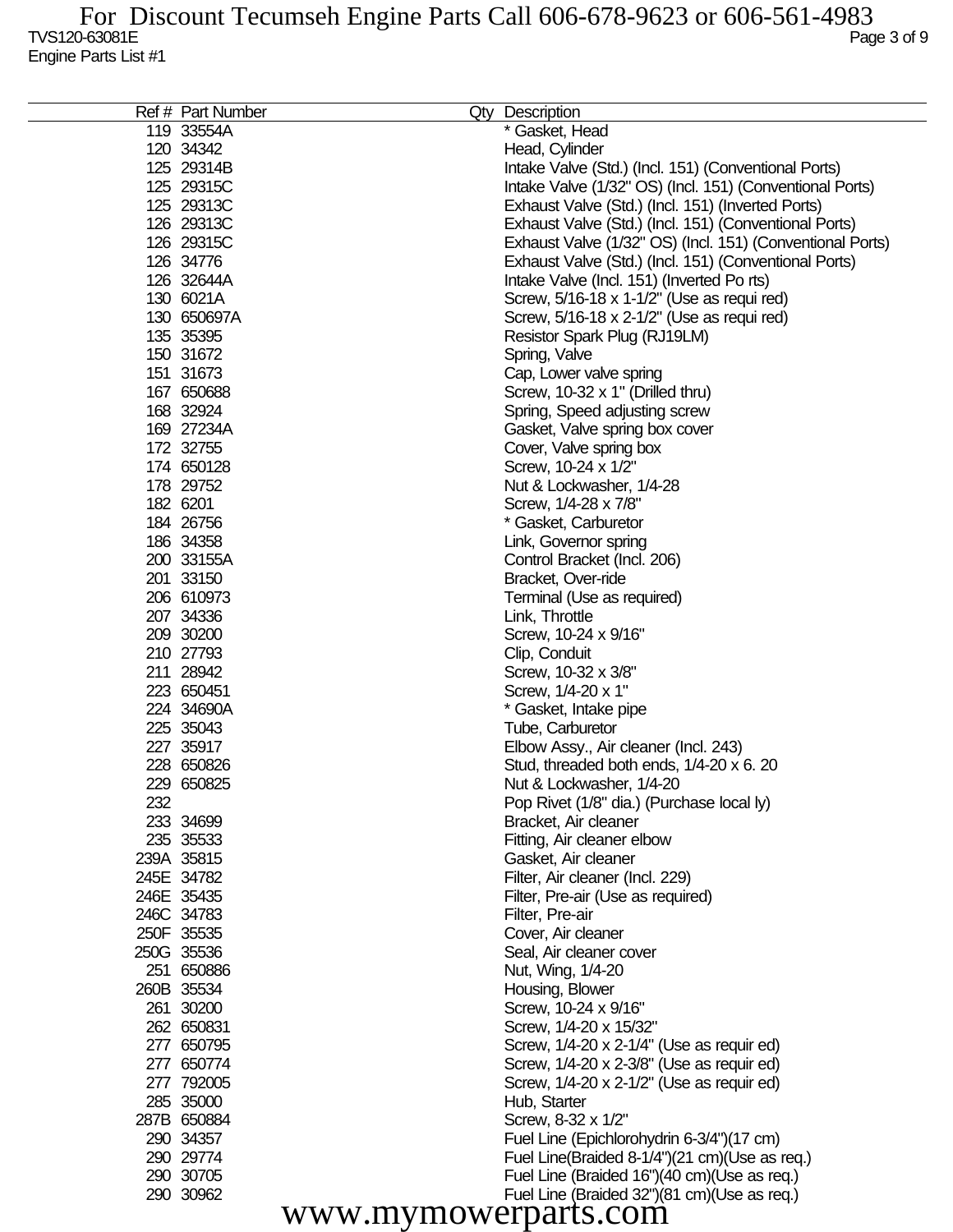| Ref # Part Number | Qty Description                                               |
|-------------------|---------------------------------------------------------------|
| 292 26460         | Clamp, Fuel line                                              |
| 298 28763         | Screw, 10-32 x 35/64"                                         |
| 301 33032         | Fuel Cap (Use as required)                                    |
| 305 34264         | Oil Fill Tube                                                 |
| 306 34265         | Gasket, Oil fill tube                                         |
| 306 34282         | "O" Ring (This "O" ring is required with metal fill tube only |
|                   | when replacement mounting flange with .777 dia. oil fill hole |
|                   | has been used.)                                               |
| 307 33590         | "O" Ring                                                      |
| 309 650562        | Screw, 10-32 x 1/2"                                           |
| 310 34267         | Oil Dipstick (Incl. 150)                                      |
| 313 34080         | Spacer, Flywheel key                                          |
| 327 35392         | Plug, Starter                                                 |
| 370A 34346        | Decal, Instruction                                            |
| 370E 34704        | Decal, Air cleaner                                            |
| 370H 34387        | Decal, Instruction (Optional)                                 |
| 370J 34870        | Decal, Instruction (Optional)                                 |
| 379 631021        | Inlet Needle, Seat & Clip Assy.                               |
| 380 632090        | Carburetor (Incl. 184) (Refer to Division 5, Section A, page  |
|                   | A1-14 or Fiche 8A, Grid E-1 for breakdown)                    |
| 390B 590635       | Rewind Starter (Refer to Division 5, Section C, page 34 or    |
|                   | Fiche 8A, Grid G-5 for breakdown)                             |
|                   |                                                               |
| 400 33740D        | * Gasket Set (Incl. items marked *)                           |
| 420 730225        | SAE 30, 4-Cycle Engine Oil (Quart)                            |
| 425 730571        | Starter Muff Kit (Incl.370J,426,427)(Opt.)                    |
| 426 32203         | Starter Air Cleaner (Optional)                                |
| 427 32204         | Starter Air Cleaner Bracket (Optional)                        |
| 436 611006        | Stator Plate Ass'y.(Incl.377,378,437, 442-448)                |
| 437 30551         | Spring, Breaker box cover                                     |
| 438 610947        | Cover, Dust                                                   |
| 439 610955        | Gasket, Stator cover                                          |
| 440 30992         | Cam, Breaker                                                  |
| 442 610385        | Washer                                                        |
| 443 610408        | Nut, 8-32                                                     |
| 444 29181         | Breaker Fastening Screw & Washer                              |
| 445 610593        | <b>Condenser Fastening Screw</b>                              |
| 446 33356         | Terminal, Ground                                              |
|                   |                                                               |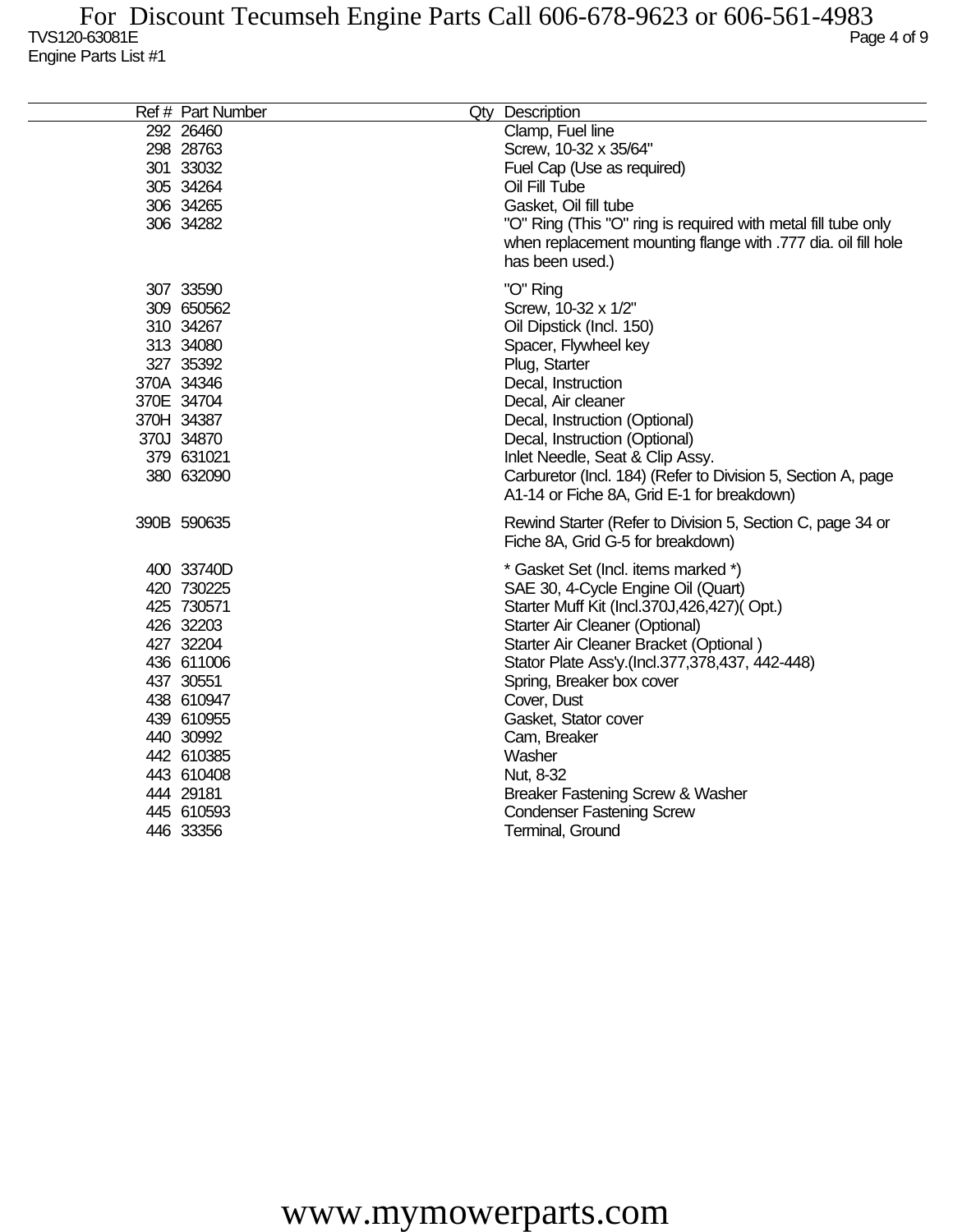TVS120-63081E Page 5 of 9 Engine Parts List #2 For Discount Tecumseh Engine Parts Call 606-678-9623 or 606-561-4983

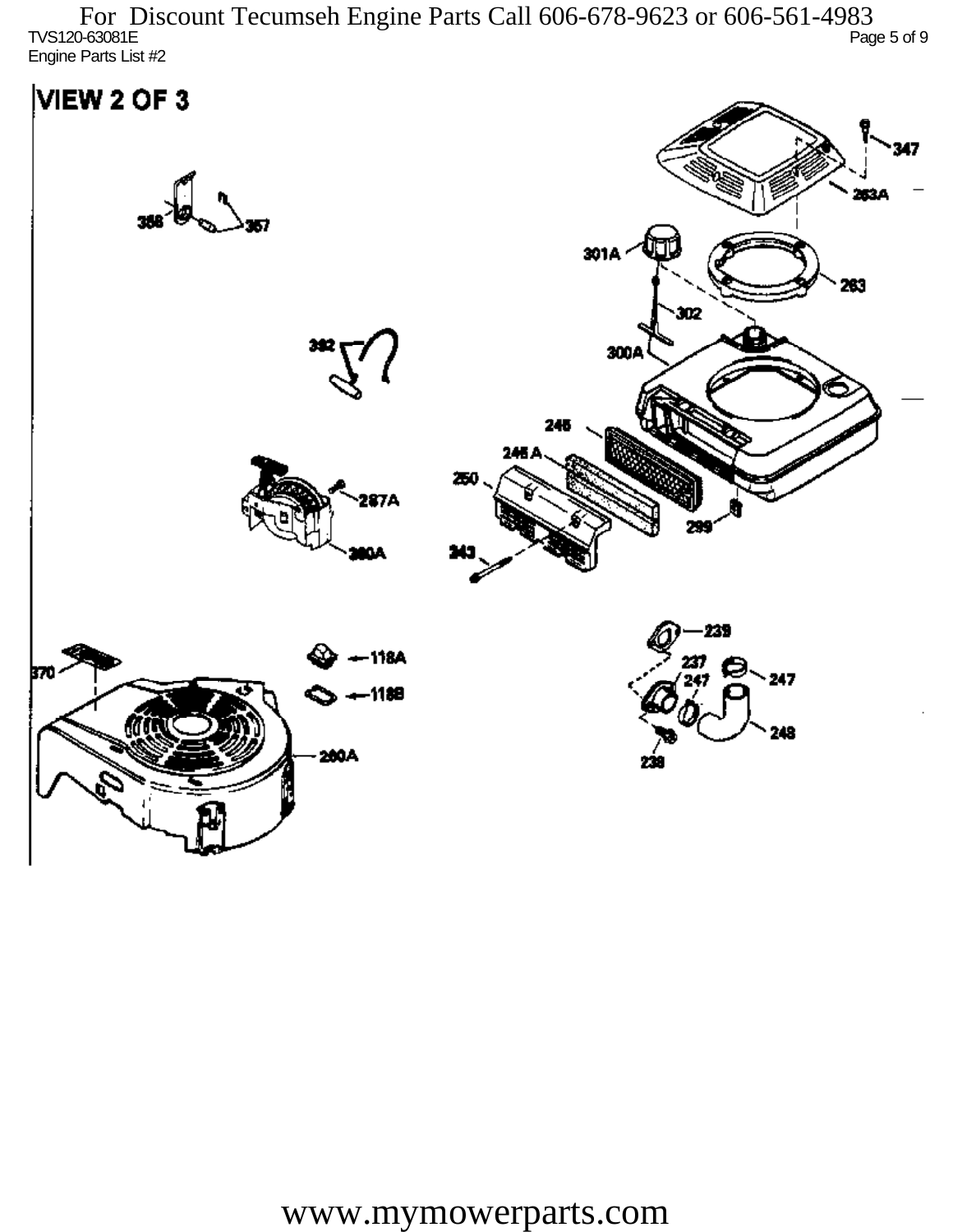|      | Ref # Part Number | Qty Description                                            |
|------|-------------------|------------------------------------------------------------|
|      | 32 32323          | Washer, Thrust NOTE: This thrust washer maynot be          |
|      |                   | required if a new crankshafthas been installed. Check the  |
|      |                   | proper Mechanic's Handbook for acceptable end play. Use    |
|      |                   | this .010" thrust washer if excess end play is measured.   |
|      | 118 730194        | Rope Guide Kit (Use as required)                           |
|      | 167 650688        | Screw, 10-32 x 1" (Drilled thru)                           |
|      | 168 32924         | Spring, Speed adjusting screw                              |
|      | 201 33150         | Bracket, Over-ride                                         |
|      | 225 35043         | Tube, Carburetor                                           |
|      | 227 35917         | Elbow Assy., Air cleaner (Incl. 243)                       |
|      | 228 650826        | Stud, threaded both ends, 1/4-20 x 6. 20                   |
|      | 229 650825        | Nut & Lockwasher, 1/4-20                                   |
| 232  |                   | Pop Rivet (1/8" dia.) (Purchase local ly)                  |
|      | 233 34699         | Bracket, Air cleaner                                       |
|      | 235 35533         | Fitting, Air cleaner elbow                                 |
|      | 239A 35815        | Gasket, Air cleaner                                        |
|      | 243 650940        | Screw, 10-32 x 3/4"                                        |
|      | 245E 34782        | Filter, Air cleaner (Incl. 229)                            |
|      | 246C 34783        | Filter, Pre-air                                            |
|      | 246E 35435        | Filter, Pre-air (Use as required)                          |
|      | 250G 35536        | Seal, Air cleaner cover                                    |
|      | 250F 35535        | Cover, Air cleaner                                         |
|      | 251 650886        | Nut, Wing, 1/4-20                                          |
|      | 260B 35534        | Housing, Blower                                            |
|      | 287B 650884       | Screw, 8-32 x 1/2"                                         |
|      | 287A 650735       | Screw, 10-24 x 3/8" (Use as required)                      |
| 287A |                   | Pop Rivet (3/16" Dia.) (Purchase loca lly)                 |
|      | 300A 34476        | Fuel Tank (Incl. 292 & 301)                                |
|      | 370E 34704        | Decal, Air cleaner                                         |
|      | 370H 34387        | Decal, Instruction (Optional)                              |
|      | 370 550223        | Decal, Name                                                |
|      | 370J 34870        | Decal, Instruction (Optional)                              |
|      | 390B 590635       | Rewind Starter (Refer to Division 5, Section C, page 34 or |
|      |                   | Fiche 8A, Grid G-5 for breakdown)                          |
|      | 425 730571        | Starter Muff Kit (Incl.370J,426,427)(Opt.)                 |
|      | 426 32203         | Starter Air Cleaner (Optional)                             |
|      | 427 32204         | Starter Air Cleaner Bracket (Optional)                     |
|      | 436 611006        | Stator Plate Ass'y.(Incl.377,378,437, 442-448)             |
|      | 437 30551         | Spring, Breaker box cover                                  |
|      | 438 610947        | Cover, Dust                                                |
|      | 439 610955        | Gasket, Stator cover                                       |
|      | 440 30992         | Cam, Breaker                                               |
|      | 442 610385        | Washer                                                     |
|      | 443 610408        | Nut, 8-32                                                  |
|      | 444 29181         | Breaker Fastening Screw & Washer                           |
|      | 445 610593        | <b>Condenser Fastening Screw</b>                           |
|      | 446 33356         | Terminal, Ground                                           |
|      |                   |                                                            |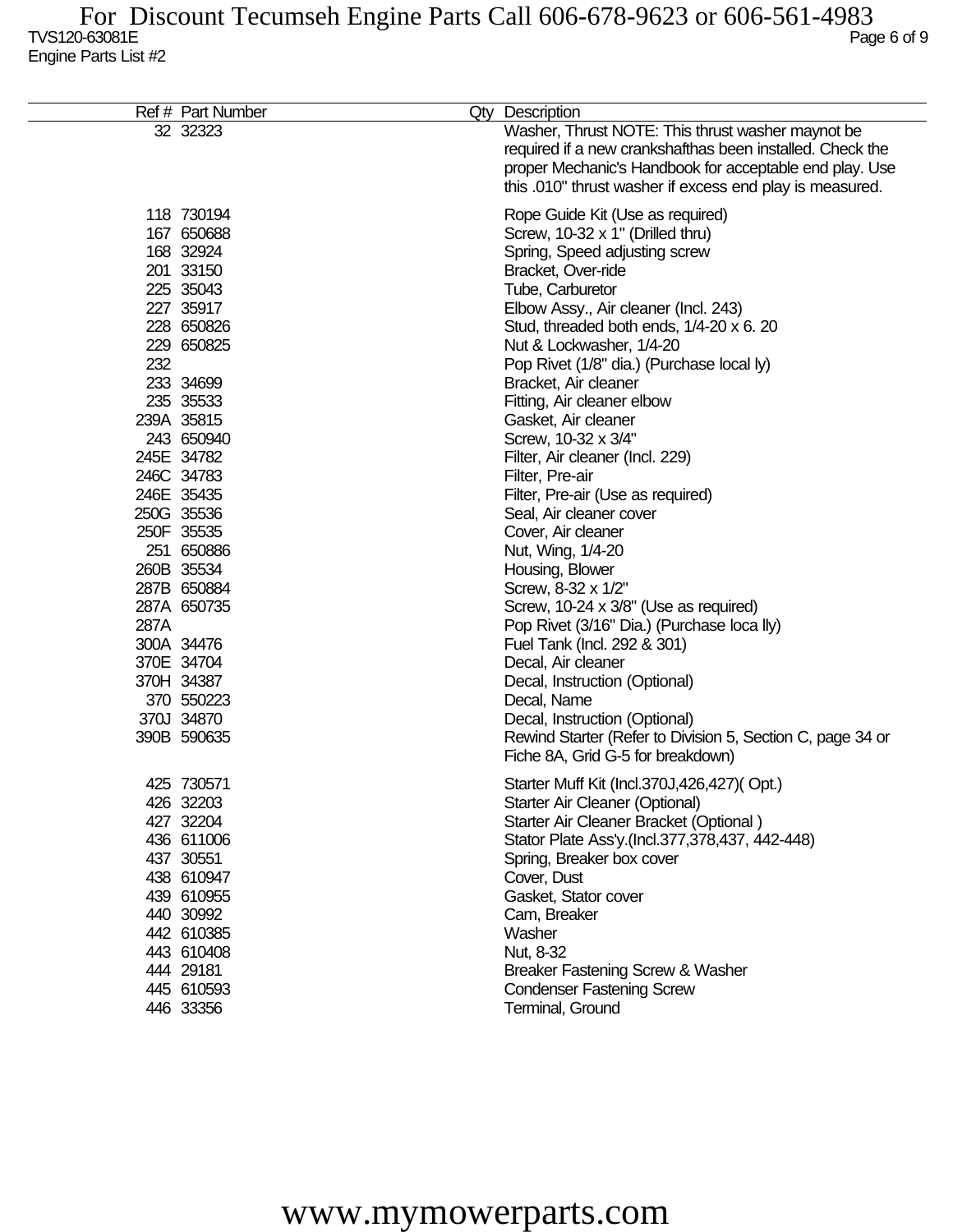TVS120-63081E Page 7 of 9 Engine Parts List #3 For Discount Tecumseh Engine Parts Call 606-678-9623 or 606-561-4983

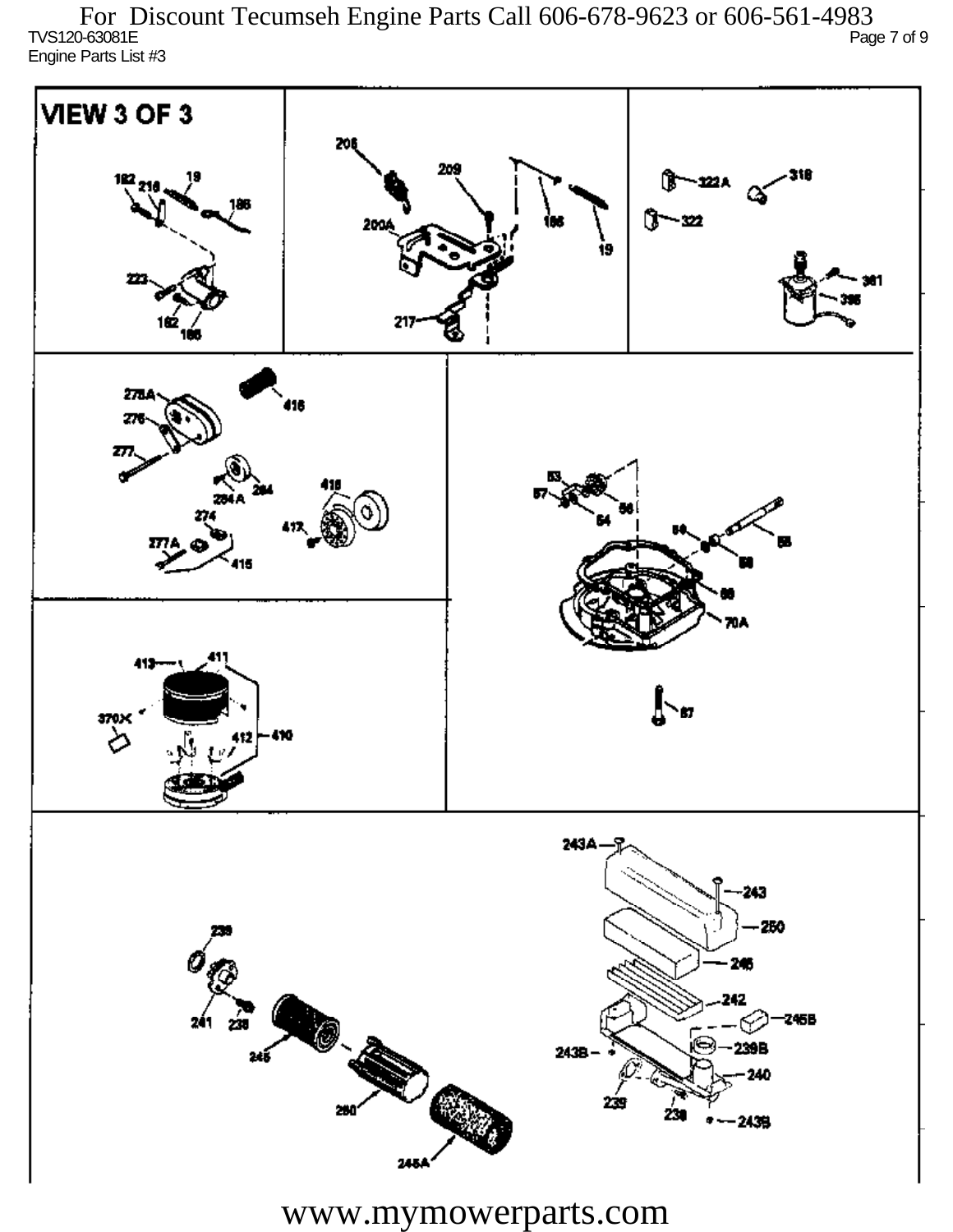| Ref # Part Number        | Qty<br>Description                                                                              |
|--------------------------|-------------------------------------------------------------------------------------------------|
| 19 33578<br>32 32323     | Spring, Governor<br>Washer, Thrust NOTE: This thrust washer maynot be                           |
|                          | required if a new crankshafthas been installed. Check the                                       |
|                          | proper Mechanic's Handbook for acceptable end play. Use                                         |
|                          | this .010" thrust washer if excess end play is measured.                                        |
| 69 35261                 | * Gasket, Mounting flange                                                                       |
| 118 730194               | Rope Guide Kit (Use as required)                                                                |
| 167 650688               | Screw, 10-32 x 1" (Drilled thru)                                                                |
| 168 32924<br>182 6201    | Spring, Speed adjusting screw                                                                   |
| 185 33004A               | Screw, 1/4-28 x 7/8"<br>Pipe, Intake (Incl. 224)                                                |
| 186 34358                | Link, Governor spring                                                                           |
| 201 33150                | Bracket, Over-ride                                                                              |
| 206 610973               | Terminal (Use as required)                                                                      |
| 209 30200                | Screw, 10-24 x 9/16"                                                                            |
| 223 650451               | Screw, 1/4-20 x 1"                                                                              |
| 225 35043                | Tube, Carburetor                                                                                |
| 227 35917                | Elbow Assy., Air cleaner (Incl. 243)                                                            |
| 228 650826               | Stud, threaded both ends, 1/4-20 x 6. 20                                                        |
| 229 650825               | Nut & Lockwasher, 1/4-20                                                                        |
| 232                      | Pop Rivet (1/8" dia.) (Purchase local ly)                                                       |
| 233 34699<br>235 35533   | Bracket, Air cleaner                                                                            |
| 239A 35815               | Fitting, Air cleaner elbow<br>Gasket, Air cleaner                                               |
| 239B 34698A              | Gasket, Air cleaner bracket                                                                     |
| 243 650940               | Screw, 10-32 x 3/4"                                                                             |
| 245E 34782               | Filter, Air cleaner (Incl. 229)                                                                 |
| 246E 35435               | Filter, Pre-air (Use as required)                                                               |
| 246C 34783               | Filter, Pre-air                                                                                 |
| 250F 35535               | Cover, Air cleaner                                                                              |
| 250G 35536               | Seal, Air cleaner cover                                                                         |
| 251 650886               | Nut, Wing, 1/4-20                                                                               |
| 260B 35534               | Housing, Blower                                                                                 |
| 274 26754A<br>275A 35603 | * Gasket, Exhaust (Use as required)<br>Muffler (Incl. 277)                                      |
| 277A 30063               | Screw, Torx T-30, 1/4-20 x 1/2" (Use as req.)                                                   |
| 277 650795               | Screw, 1/4-20 x 2-1/4" (Use as requir ed)                                                       |
| 277 650774               | Screw, 1/4-20 x 2-3/8" (Use as requir ed)                                                       |
| 277 792005               | Screw, 1/4-20 x 2-1/2" (Use as requir ed)                                                       |
| 287B 650884              | Screw, 8-32 x 1/2"                                                                              |
| 370E 34704               | Decal, Air cleaner                                                                              |
| 370H 34387               | Decal, Instruction (Optional)                                                                   |
| 370J 34870               | Decal, Instruction (Optional)                                                                   |
| 390B 590635              | Rewind Starter (Refer to Division 5, Section C, page 34 or<br>Fiche 8A, Grid G-5 for breakdown) |
| 410 730574               | Debris Screen Kit(Incl.370H,411-413)(Opt.)                                                      |
| 411 35596                | Screen, Debris (Optional)                                                                       |
| 412 35597                | Bracket, Debris screen (Optional)                                                               |
| 413 650910               | Screw, 8-32 x 1/4 (Optional)                                                                    |
| 415 730162               | Muffler Adapter Kit(Incl.274,277)(Use as req)                                                   |
| 425 730571               | Starter Muff Kit (Incl.370J,426,427)(Opt.)                                                      |
| 426 32203                | Starter Air Cleaner (Optional)                                                                  |
| 427 32204                | Starter Air Cleaner Bracket (Optional)                                                          |
| 436 611006<br>437 30551  | Stator Plate Ass'y.(Incl.377,378,437, 442-448)<br>Spring, Breaker box cover                     |
| 438 610947               | Cover, Dust                                                                                     |
| 439 610955               | Gasket, Stator cover                                                                            |
|                          | www.mymowerparts.com                                                                            |